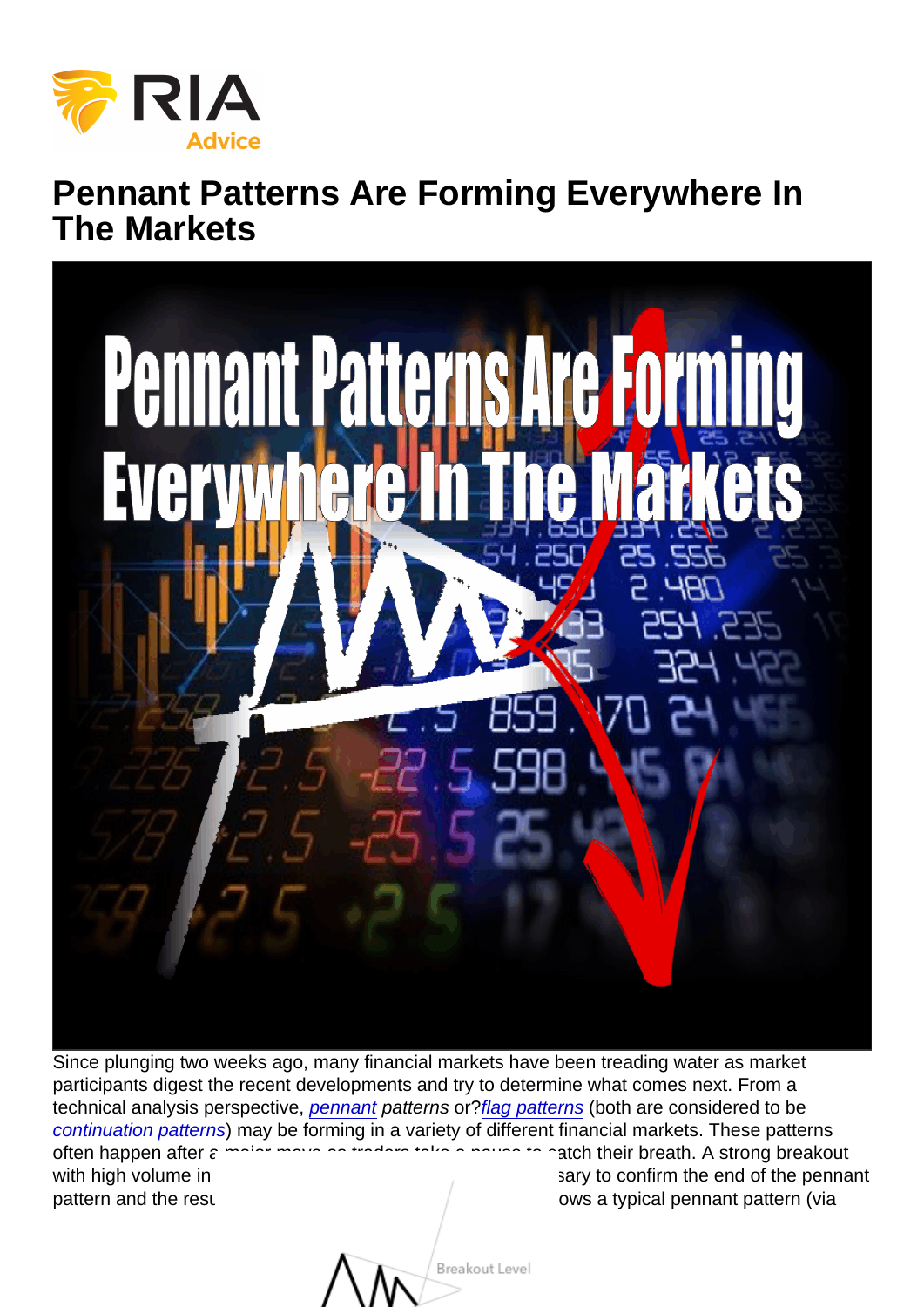forming a pennant pattern:

The Dow may also be:

The tech-heavy Nasdaq 100 may also be: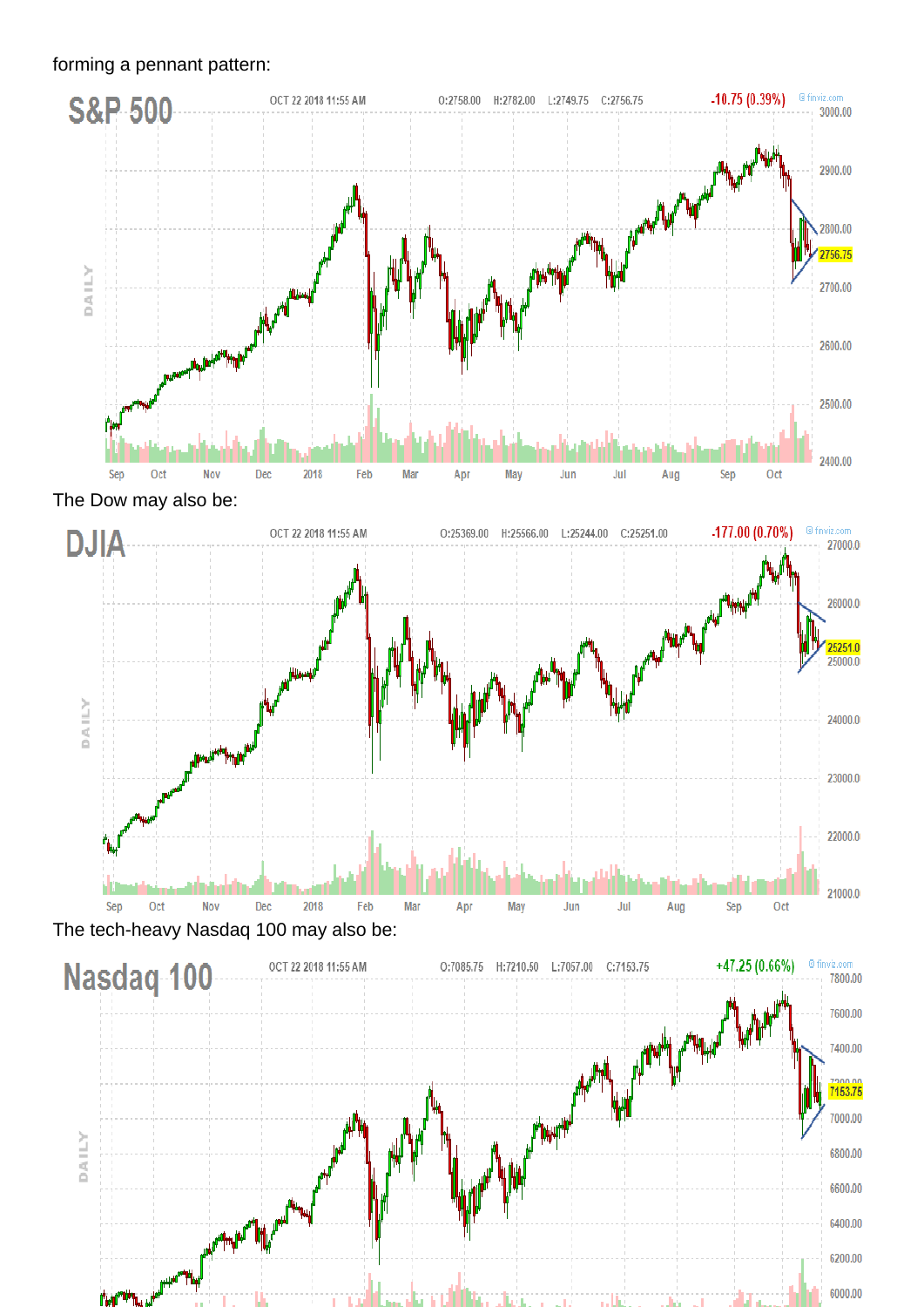The 10 Year note price may also be forming a pennant pattern. Its decline (which corresponds with higher bond yields) has been contributing to the stock market's bearish action lately. If the possible pennant pattern is confirmed to the downside, it would be another bearish omen for stocks (and vice versa).

The VIX or Volatility Index (a fear gauge for the U.S. stock market) may also be forming a pennant pattern. If the VIX breaks out to the upside, it would give a bearish signal for stocks (and vice versa).?

It's not just the U.S. markets - Japan's Nikkei 225 may also be forming a pennant: